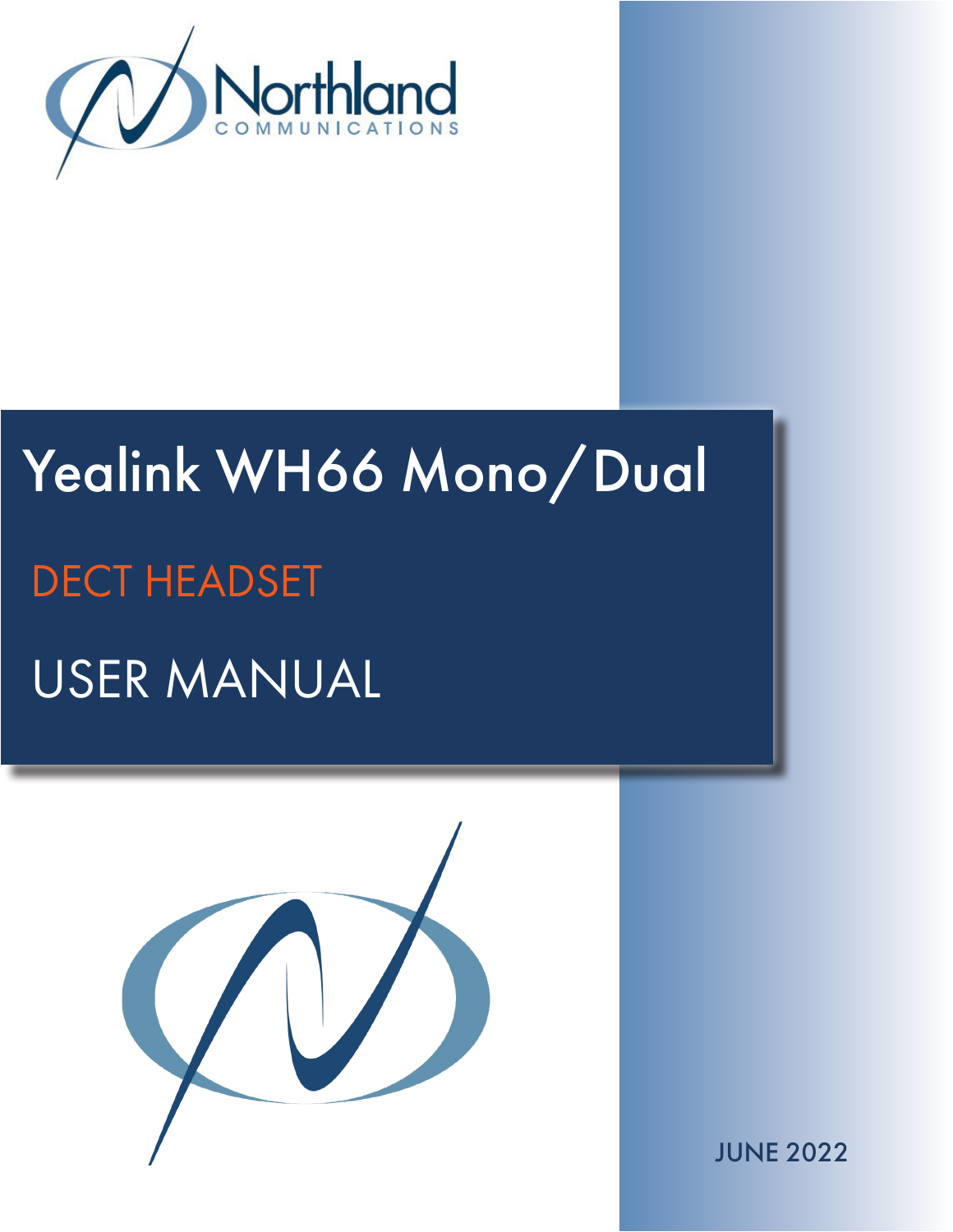TABLE OF CONTENTS CLICK ON ANY PAGE NUMBER TO RETURN TO THE TABLE OF CONTENTS

| PACKAGE CONTENTS.                                                              |  |
|--------------------------------------------------------------------------------|--|
| CONNECT THE HEADSET TO PC OR DESK PHONE, USB CONNECT SOFTWARE.                 |  |
| CONNECT TO PC, DESK PHONE OR SMART PHONE                                       |  |
|                                                                                |  |
|                                                                                |  |
| ANSWER, END, REJECT + HOLD.                                                    |  |
| ANSWER, END, REJECT + REDIAL FROM MaX UC OR THE DESK PHONE.                    |  |
| SWITCH CALLS TO THE HEADSET FROM THE DESK PHONE + THE DESKPHONE TO THE HEADSET |  |
|                                                                                |  |

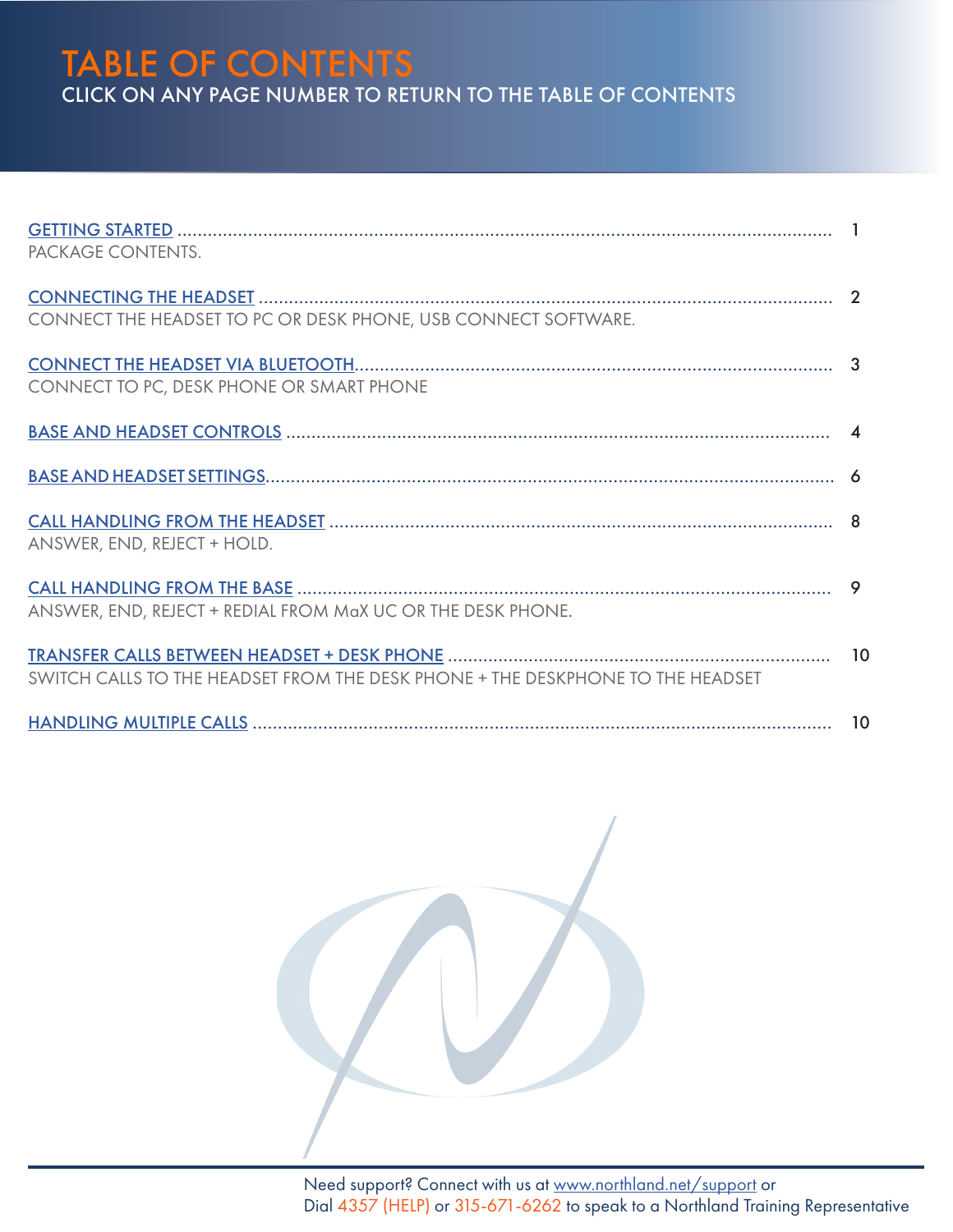# YEALINK WH66 MONO + DUAL DECT HEADSET



WH66 Mono WH66 Dual



## <span id="page-2-0"></span>GETTING STARTED

Unbox the contents of the headset.

#### PACKAGE CONTENTS





BASE MONO OR DUAL HEADSET POWER ADAPTER

USB-C TO USB-A USB CABLE 1.0M

USB-A TO USB-A USB

CABLE 1.0M

QUICK START GUIDE

NOTES: You should use the included accessories as other accessories may have compatibility issues that prevent them from working properly.

Be sure to connect the base to a DC power supply, not just the USB power supply.

The included USB-A to USB-C cable is a specifically provided for connecting the wireless charge (coming soon).

Need support? Connect with us at [www.northland.net/support](http://northland.net/support) or Dial 4357 (HELP) or 315-671-6262 to speak to a Northland Training Representative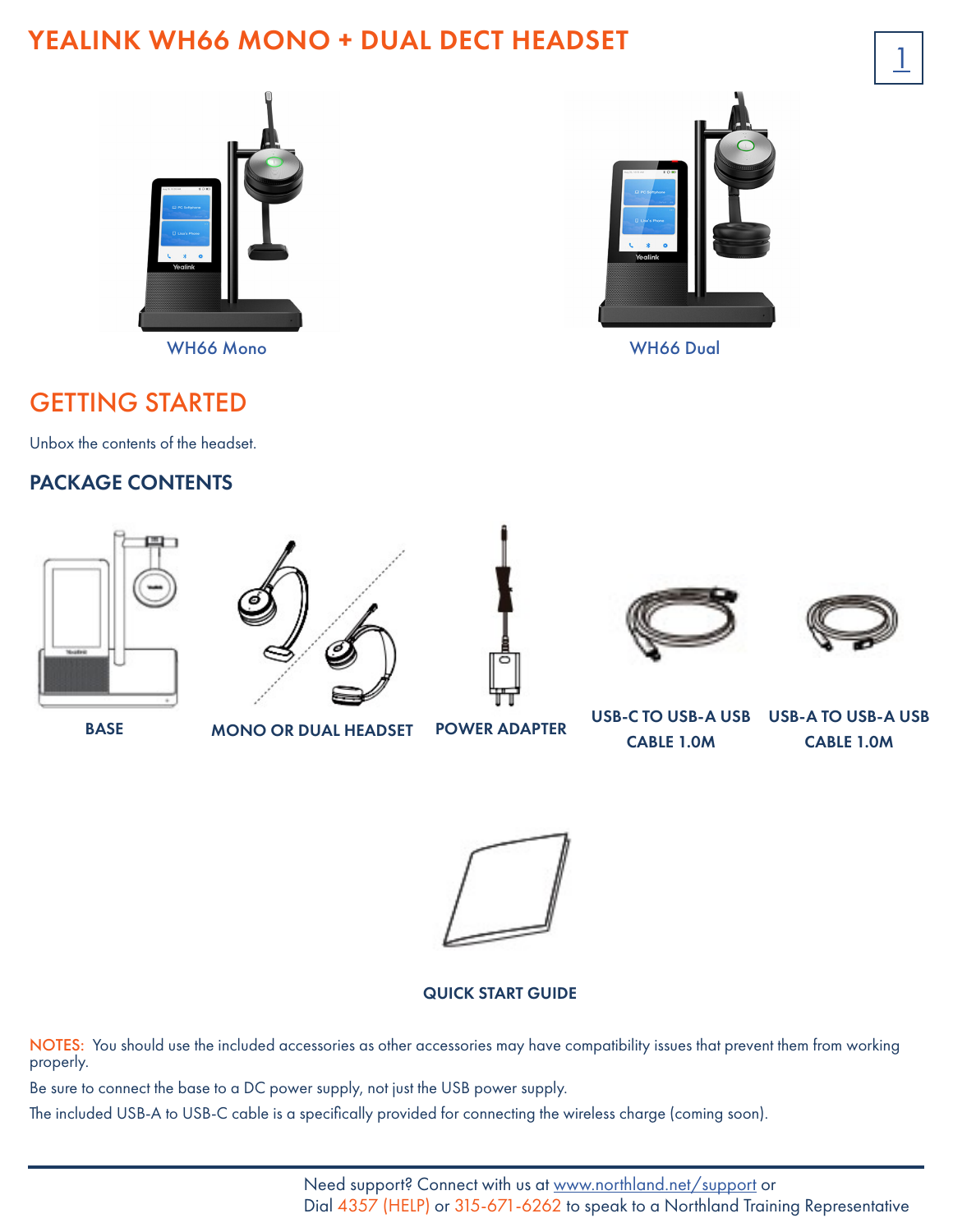# <span id="page-3-0"></span>2 CONNECTING THE HEADSET

The following diagram will assist with connect the headset properly.



#### CONNECT TO PC/DESK PHONE WITH THE INCLUDED USB CABLE

Connect one end of the included USB cable to the PC port on the base and the other end into the USB Port on the PC or desk phone.

IMPORTANT: You need to connect the PC to the USB port of the base marked with the text PC.

#### CHARGE THE HEADSET BEFORE USE

- + Dock the headset into the charger.
- + Before initial use, dock the headset for at least 30 minutes.
- + For the initial use the headset is successfully paired with the base when you dock it in the base.

### YEALINK USB CONNECT SOFTWARE

Yealink provides a USB device manager client called Yealink USB Connect that can be used to personalize and manage your Yealink Headsets.

Download the software from the Yealink website at [https://www.yealink.com/product/yuc.](https://www.yealink.com/product/yuc)

See the separate Yealink USB Connect Quick Reference Guide at [www.northland.net/support](http://www.northland.net/support).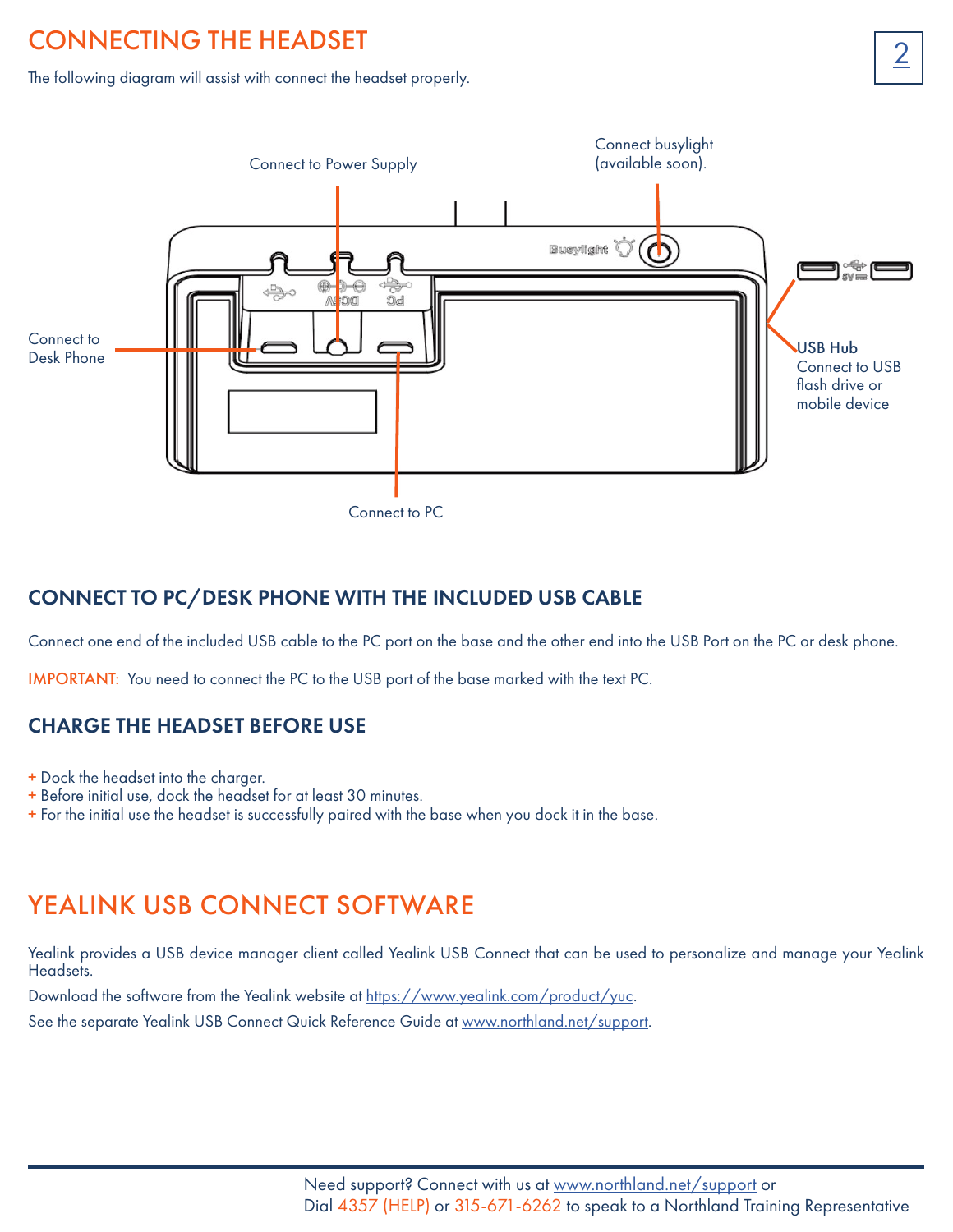# <span id="page-4-0"></span>CONNECT THE WH66 VIA BLUETOOTH  $\sqrt{3}$

#### CONNECT A PC

You can connect the base to a PC via Bluetooth. The Bluetooth range is approximately 100 ft.

NOTE: If you connect the base via the built in Bluetooth, the base can only supply voice pickup and audio playback. You will not be able to use the call control features on the headset display.

#### PC SETTINGS

| Settings                        |                                                            | <u>DE SUIE DIUEIUUIII IS U</u><br>+ On the headset base,          |
|---------------------------------|------------------------------------------------------------|-------------------------------------------------------------------|
| Home<br>Find a setting<br>Q     | Bluetooth & other devices<br>Add Bluetooth or other device | + Tap Basic Settings.<br>+ Tap Bluetooth. The bo<br>pairing mode. |
| <b>Devices</b>                  | Bluetooth                                                  | + On your PC, select Ao<br>+ When it appears on the               |
| 『图<br>Bluetooth & other devices | On                                                         | <b>WH66.</b>                                                      |
| Printers & scanners<br>苊        | Now discoverable as "C3ZXQF2"                              |                                                                   |

#### CONNECT A DESK PHONE

You can connect the base to a desk phone via Bluetooth. The Yealink T54W and Yealink T58A are both compatible with the WH66 Dect Headset.

- $+$  On the headset base, Tap Bluetooth  $*$ . The base automatically enters the pairing mode.
- + On your desk phone, turn on Bluetooth and select Yealink WH66.

#### CONNECT TO A SMART PHONE

You can connect the base to a smart phone via Bluetooth.

- $+$  On the headset base, Tap Bluetooth  $*$ . The base automatically enters the pairing mode.
- + On your smart phone, turn on Bluetooth and select Yealink WH66.
- + On your PC, go to Settings > Bluetooth. Be sure Bluetooth is on.
- $\tan \theta$
- ase automatically enters the
- dd Bluetooth or other device.
- he PC display, select Yealink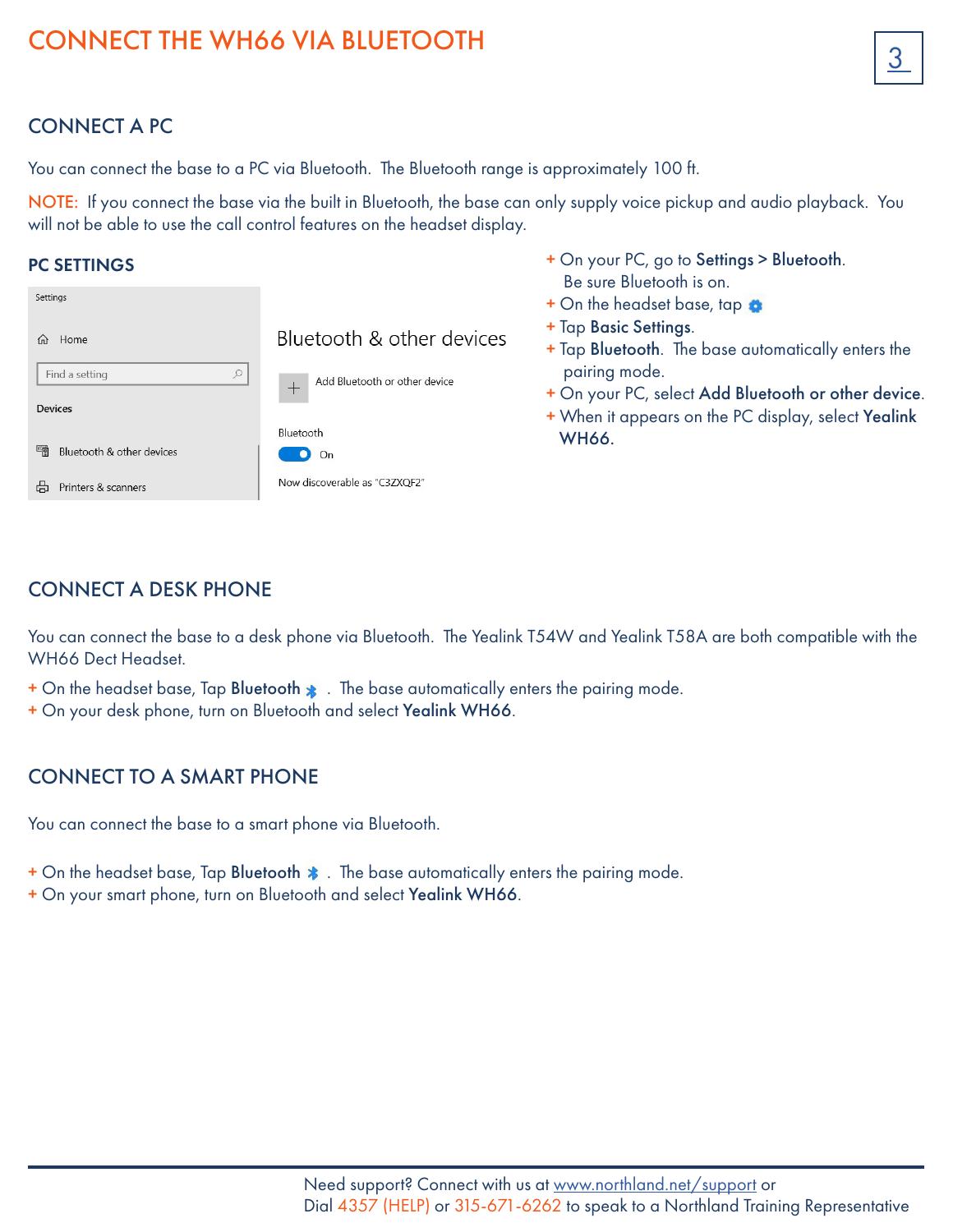# <span id="page-5-0"></span>**BASE AND HEADSET CONTROLS**





| No. | Name                | <b>Description</b>                                                                                                                |
|-----|---------------------|-----------------------------------------------------------------------------------------------------------------------------------|
|     | Power LED           | Indicates the Base status.                                                                                                        |
|     | <b>Touch Screen</b> | + Shows the headset's battery status, headset connection status, etc<br>+ Select items and navigate menus using the touch screen. |
|     | Speaker             | Provides hands-free (speakerphone) audio output.                                                                                  |
|     | Microphone          | Provides hands-free (speakerphone) audio output.                                                                                  |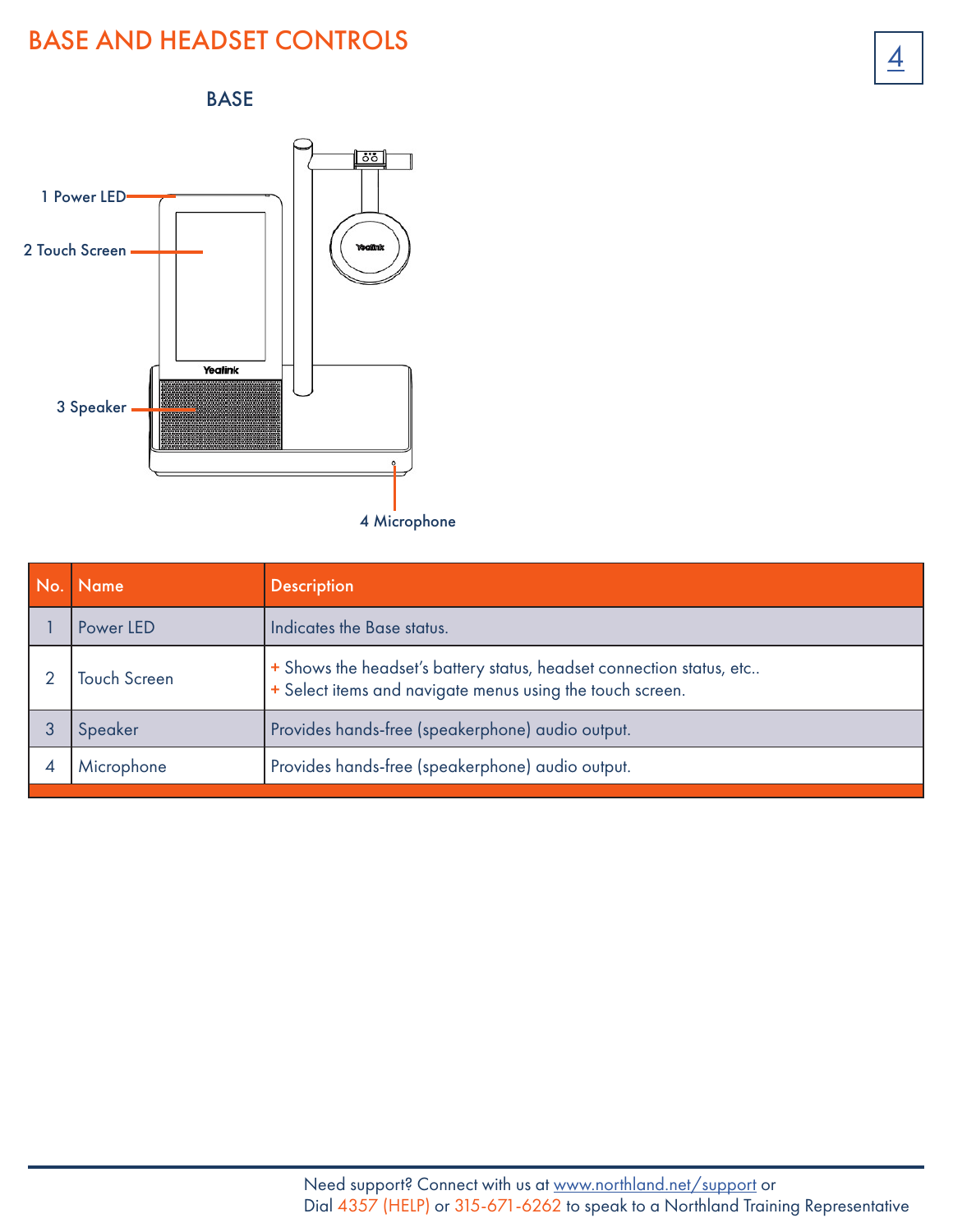# **BASE AND HEADSET CONTROLS**

#### HEADSET



|                | Mute Button                     | Toggles the microphone on or off.                                                                                                                                                                                                                                                                                                                                                                                                                                                                                                                                                                                                                                               |
|----------------|---------------------------------|---------------------------------------------------------------------------------------------------------------------------------------------------------------------------------------------------------------------------------------------------------------------------------------------------------------------------------------------------------------------------------------------------------------------------------------------------------------------------------------------------------------------------------------------------------------------------------------------------------------------------------------------------------------------------------|
| $\overline{2}$ | <b>Volume Up Control</b>        | Raises the in ear volume of the headset.                                                                                                                                                                                                                                                                                                                                                                                                                                                                                                                                                                                                                                        |
| 3              | <b>Status and Busylight LED</b> | Indicates charging and call status.                                                                                                                                                                                                                                                                                                                                                                                                                                                                                                                                                                                                                                             |
|                | <b>Call Control Button</b>      | Power the headset on or off.<br>+ Hold for three seconds to power the headset on or off.<br>Incoming and active call management depends upon if you have one call or multiple<br>calls.<br>One Call:<br>+ Press once to answer an incoming call.<br>+ Double-press to reject an incoming call.<br>+ Press once to end a call.<br><b>Multiple Calls</b><br>+ Hold for two seconds to answer an incoming call and put the active call on hold.<br>+ Hold for two seconds to switch between the held call and active call.<br>+ Press once to end the current call and answer the incoming call.<br>+ Double press to stay on the active call and reject the second incoming call. |
| 5              | <b>Volume Down Control</b>      | Lowers the in ear volume of the headset.                                                                                                                                                                                                                                                                                                                                                                                                                                                                                                                                                                                                                                        |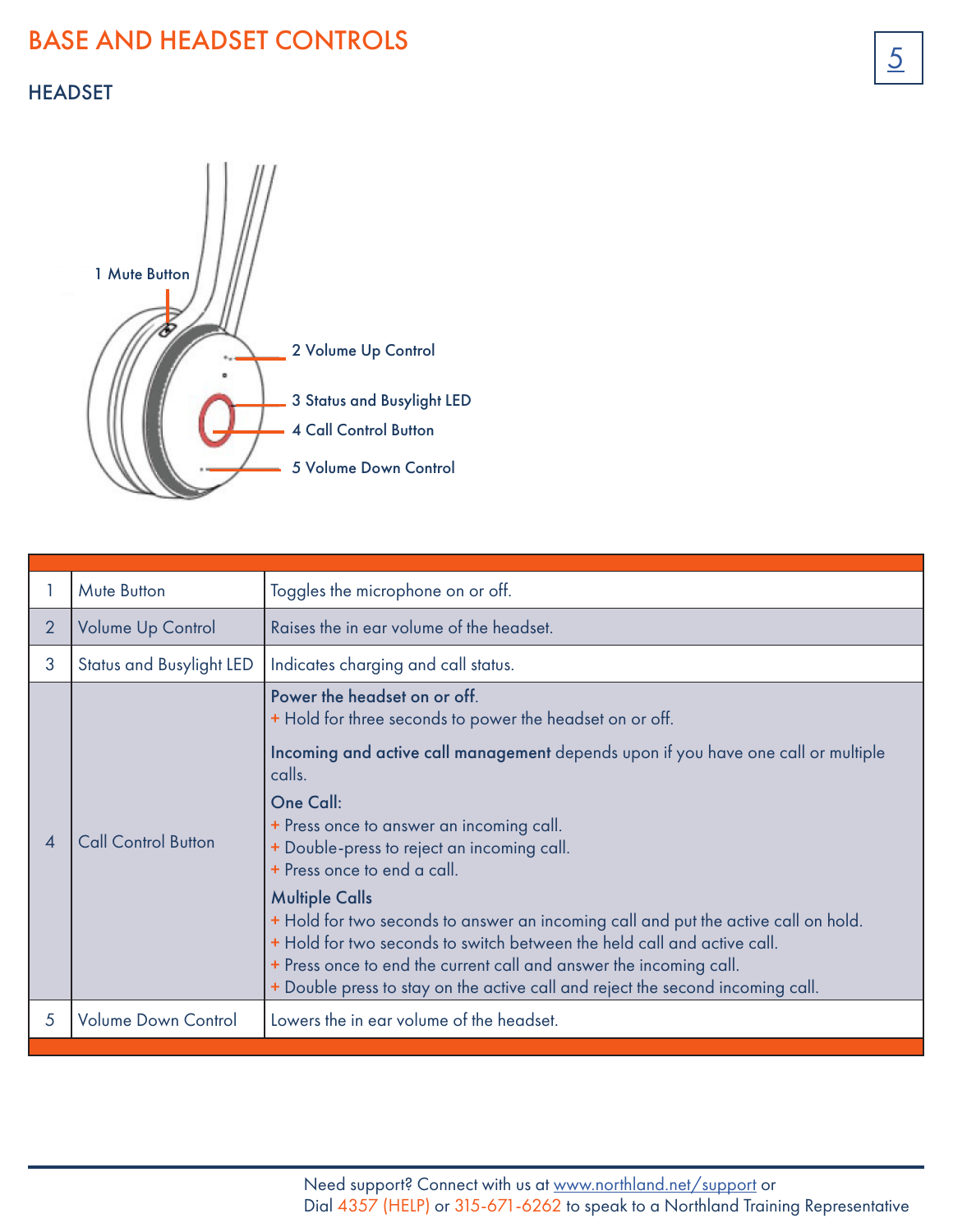# BASE AND HEADSET SETTINGS

Headset, Base and General Settings can be changed on the WH66 base. You can also change settings using the Yealink USB Connect application.

#### CHANGE THE DEFAULT OUTGOING DIALER DEVICE

When there are multiple devices connected to the base, you can select the default outgoing dialer device.

- + Tap the Audio Device card of the device you want to make the default dialer.
- <sup>+</sup> In the upper right corner, tap ...
- + Tap Selected as audio device.
- NOTE: You will only see ... on the device that is *not* selected as the default dialer. When using MaX UC, call control must be done through MaX UC and *not* through the headset or base.

#### BASIC SETTINGS

- + To work with the headset basic settings, tap
- + Tap Basic Settings.

| <b>GENERAL SETTINGS</b> |                                                                                                  |  |
|-------------------------|--------------------------------------------------------------------------------------------------|--|
| Language                | Select the screen text language fro a list of 13 languages. (be sure you can read the language). |  |
| Bluetooth               | Enable/disable Bluetooth.                                                                        |  |
| <b>Add Headset</b>      | Add additional headsets to the base. (Up to four).                                               |  |
| Time & Date             | Set the time and date manually.                                                                  |  |
| <b>Busylight</b>        | Available from Northland soon.                                                                   |  |
| <b>DISPLAY SETTINGS</b> |                                                                                                  |  |
| <b>Backlight</b>        | Set the backlight active level and backlight time.                                               |  |
| Screensaver             | Change the waiting time for the screensaver.                                                     |  |
| <b>Themes</b>           | Change the background and card style.                                                            |  |
| <b>SOUND SETTINGS</b>   |                                                                                                  |  |
| <b>Ring Tones</b>       | Enable/Disable the base to play a built-in tone while receiving an incoming call.                |  |
| <b>Dial Tone</b>        | Enable/Disable the paired headset to play a dial tone when entering the dialing screen.          |  |
| <b>Keypad Tone</b>      | Enable/Disable the paired headset to produce a sound when pressing the keypad keys.              |  |
| <b>Speaker Volume</b>   | Adjusts the playback volume.                                                                     |  |

6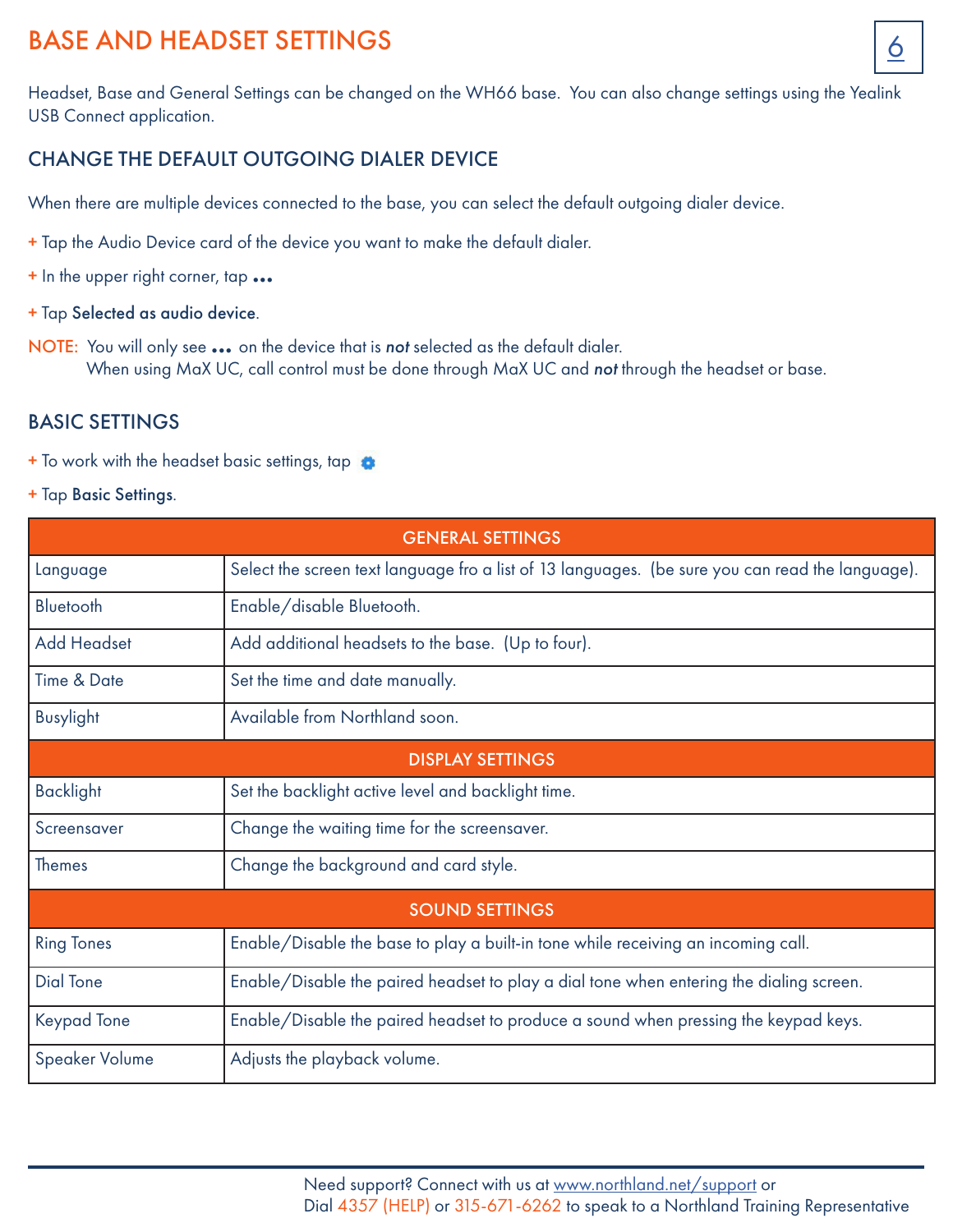#### BASIC SETTINGS

- + To work with the headset basic settings, tap
- + Tap Advanced Settings.

| <b>GENERAL SETTINGS</b>            |                                                                                                                                                                                                                                          |  |
|------------------------------------|------------------------------------------------------------------------------------------------------------------------------------------------------------------------------------------------------------------------------------------|--|
| <b>Wireless Range</b>              | Select the wireless range between the headset and the base.<br>+ Long: The wireless range is approximately 500 feet.<br>+ Medium: The wireless range is approximately 100 feet.<br>+ Short: The wireless range is approximately 33 feet. |  |
| <b>Voice Announcement</b>          | Enable/disable the paired headset to play voice announcements.                                                                                                                                                                           |  |
| Platform                           | Available soon from Northland.                                                                                                                                                                                                           |  |
| <b>CALL SETTINGS</b>               |                                                                                                                                                                                                                                          |  |
| <b>Auto Dial</b>                   | Enable/disable the base to automatically dial the entered number within 5 seconds.                                                                                                                                                       |  |
| <b>Call Device</b>                 | Select which device to use for outgoing calls.                                                                                                                                                                                           |  |
| <b>Call Priority</b>               | Select which call takes priority when a second call is presented.<br>+ New call: The first call is placed on hold and the new call is active.<br>+ Current call: The first call is active and the new call continues to ring.            |  |
| Autoanswer when Undocked           | Enable/disable incoming calls to be answered by undocking the headset                                                                                                                                                                    |  |
| Open Line when Undocked            | Enable/disable whether to enter the dialing screen when undocking the headset.                                                                                                                                                           |  |
| <b>HEARING PROTECTION SETTINGS</b> |                                                                                                                                                                                                                                          |  |
| <b>Anti-Startle Protection</b>     | Configure which hearing protection technology to use.                                                                                                                                                                                    |  |
| <b>Daily Noise Exposure</b>        | Configure the daily noise exposure levels. (No limiting, 80dBA or 85dBA).                                                                                                                                                                |  |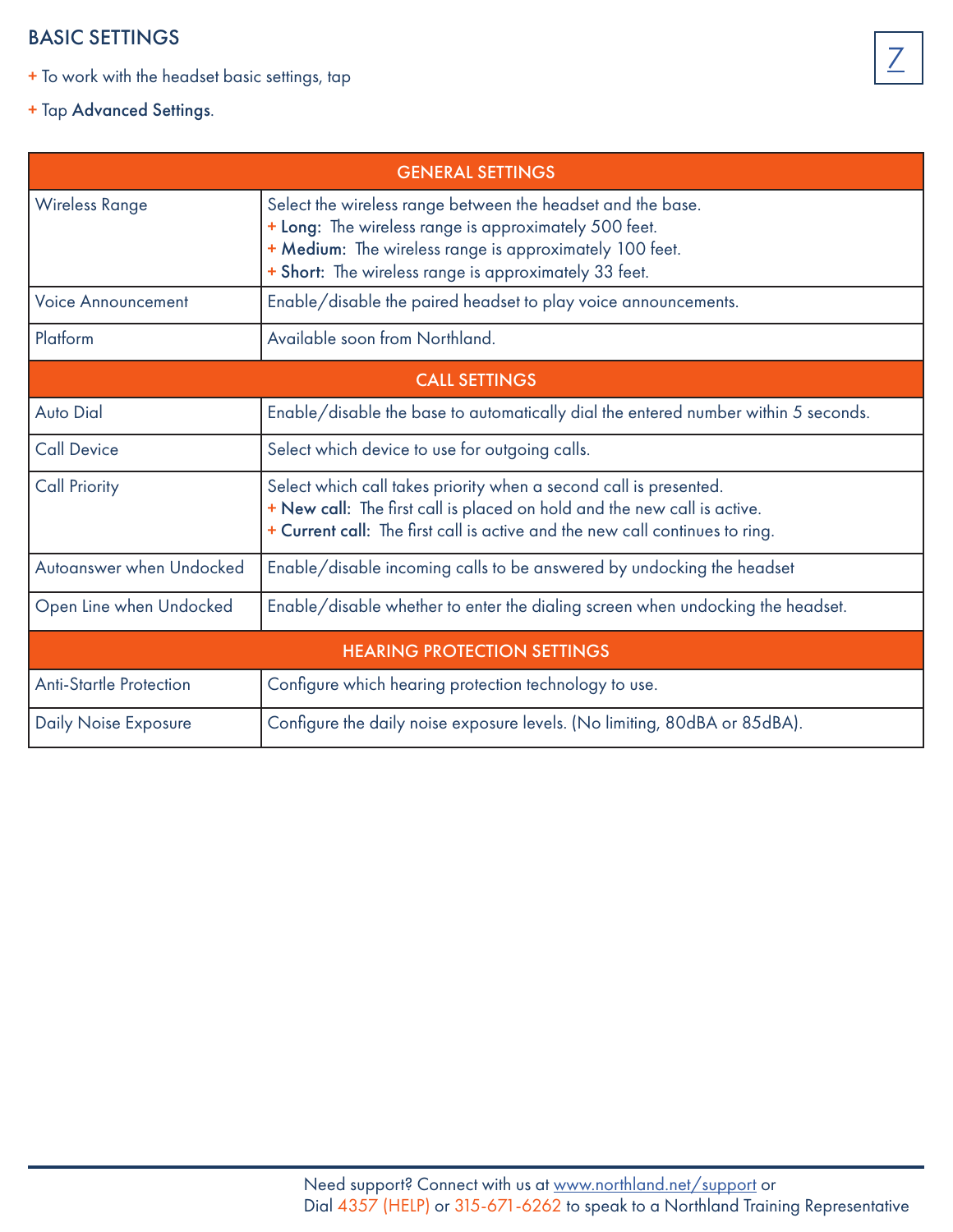# <span id="page-9-0"></span>CALL HANDLING FROM THE HEADSET SERVICES AND RESERVE THE SERVICE SERVICE SERVICES AND RESERVE THE SERVICE SERVICE SERVICES

IMPORTANT: When using MaX UC, all call control must be done from the MaX UC application and *not* from the headset or base.



- + Answer a Call: *Press* the Call Control button or undock the headset. NOTE: Auto Answer must be turned on to answer the call by undocking the headset.
- + End a Call: *Press* the Call Control button or dock the headset.
- + Reject a Call: *Double-press* the Call Control button.
- + Hold a Call: *Hold* the Call Control button for *two seconds*.
- + Resume Held Call: *Hold* the Call Control button for *two seconds.*
- + Adjust the Volume: *Press* the Volume Control button *up/down*.
- + Mute/Unmute: *Press* the Mute button.
	- NOTE: You can also Mute/Unmute the microphone, by raising and lowering the microphone boom. An audible announcement is heard to indicate "Muted" or "Unmuted" status. Mute indicator lights illuminate when mute is active.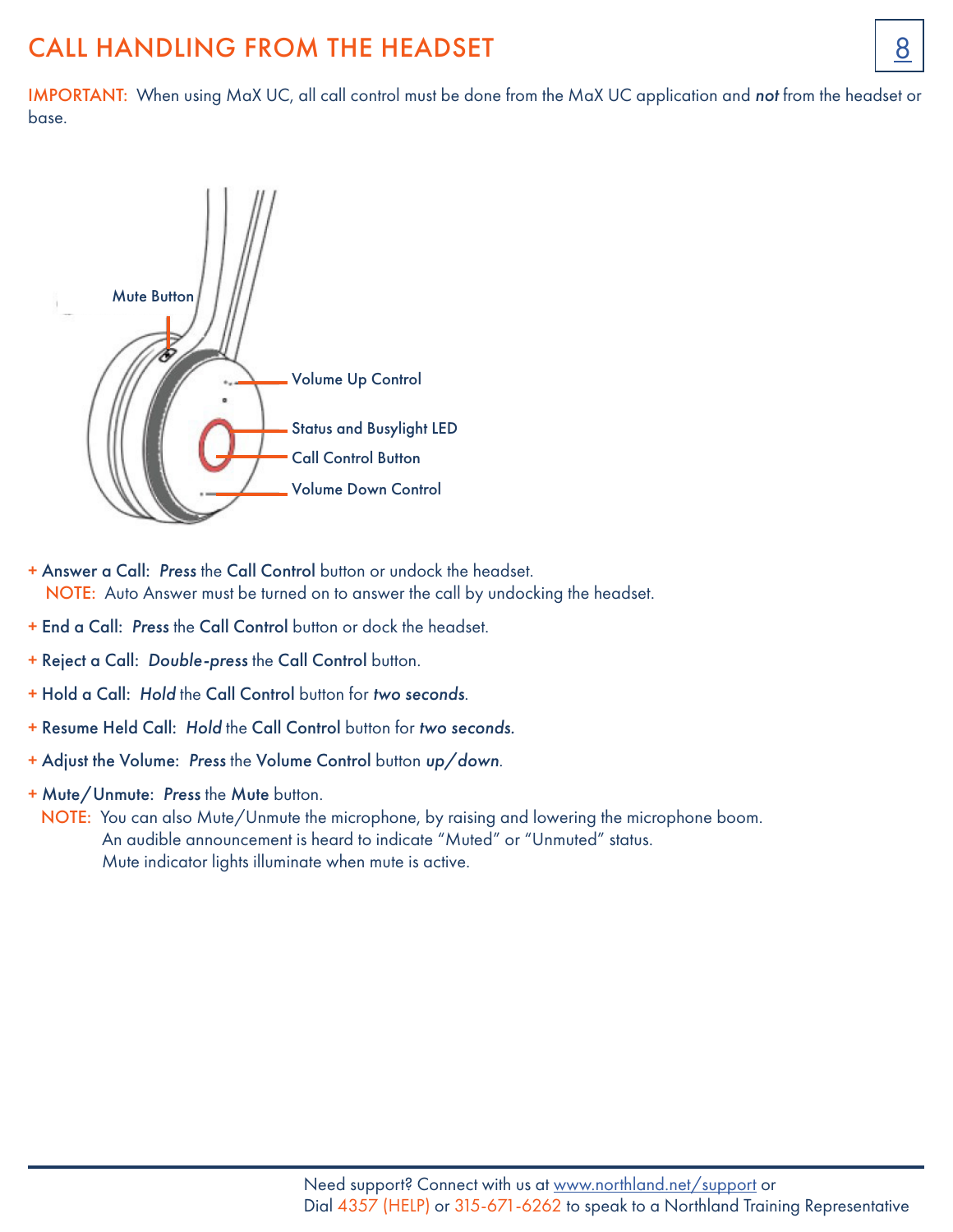# <span id="page-10-0"></span>CALL HANDLING FROM THE BASE **1998**

IMPORTANT: When using MaX UC, all call control must be done from the MaX UC application and *not* from the headset or base.



+ Place a Call: On the touch screen, *Tap* the card of the device you want to make the call from. or *Tap* Enter the number you want to call.



 NOTE: You can also Mute/Unmute the microphone, by raising and lowering the microphone boom. An audible announcement is heard to indicate "Muted" or "Unmuted" status. Mute indicator lights illuminate when mute is active.

 $\mathscr{L}(\mathscr{L})$ 

+ Place a Second Call: Tap (a) and then Tap New Call.